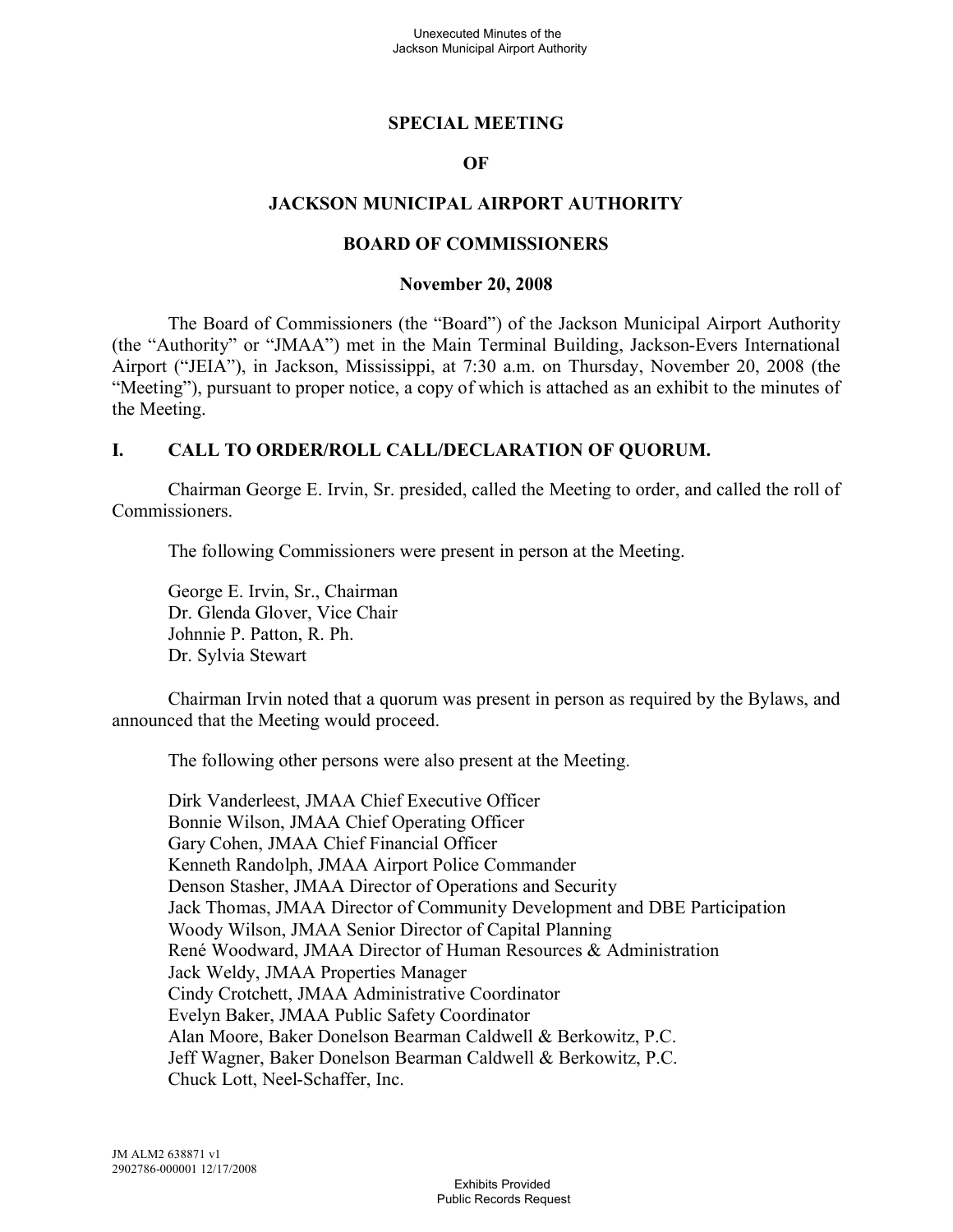# **II. APPROVAL AND EXECUTION OF MINUTES.**

### **A. Hawkins Field Committee Meeting on October 27, 2008.**

**B. Regular Monthly Meeting of the Board on October 27, 2008.**

### **C. Open Session and Executive Session of the Special Meeting of the Board on November 13, 2008.**

The Board considered the minutes of the Hawkins Field Committee Meeting on October 27, 2008; the Regular Monthly Meeting of the Board on October 27, 2008; and the Open Session and Executive Session of the Special Meeting of the Board on November 13, 2008.

After discussion, upon motion duly made by Commissioner Patton, seconded by Commissioner Stewart, and unanimously approved by the affirmative votes of all Commissioners present, the minutes were approved as presented and directed to be filed in the appropriate minute book and records of the Authority.

#### **III. PUBLIC COMMENTS.**

None.

### **IV. REPORTS.**

#### **A. Chief Executive Officer.**

- 1. Airport Project Manager Summary, Ending October 31, 2008.
- 2. Airport Activity Statistics Report, Ending October 31, 2008.

Mr. Vanderleest directed the Board's attention to the Airport Project Manager Summary and the Airport Activity Statistics Report, as found in the packet distributed to the Board prior to the Meeting (the "Packet"), and discussed these reports and various other projects with the Board. A copy of the Packet is attached as an exhibit to the minutes of the Meeting.

- 3. Employee Recognitions.
	- a. Professional Development Recognitions.
		- (1) Evelyn Baker, Public Safety Coordinator, Department of Public Safety.
			- (a.) Achievement of Excellence, Airport News & Training Network.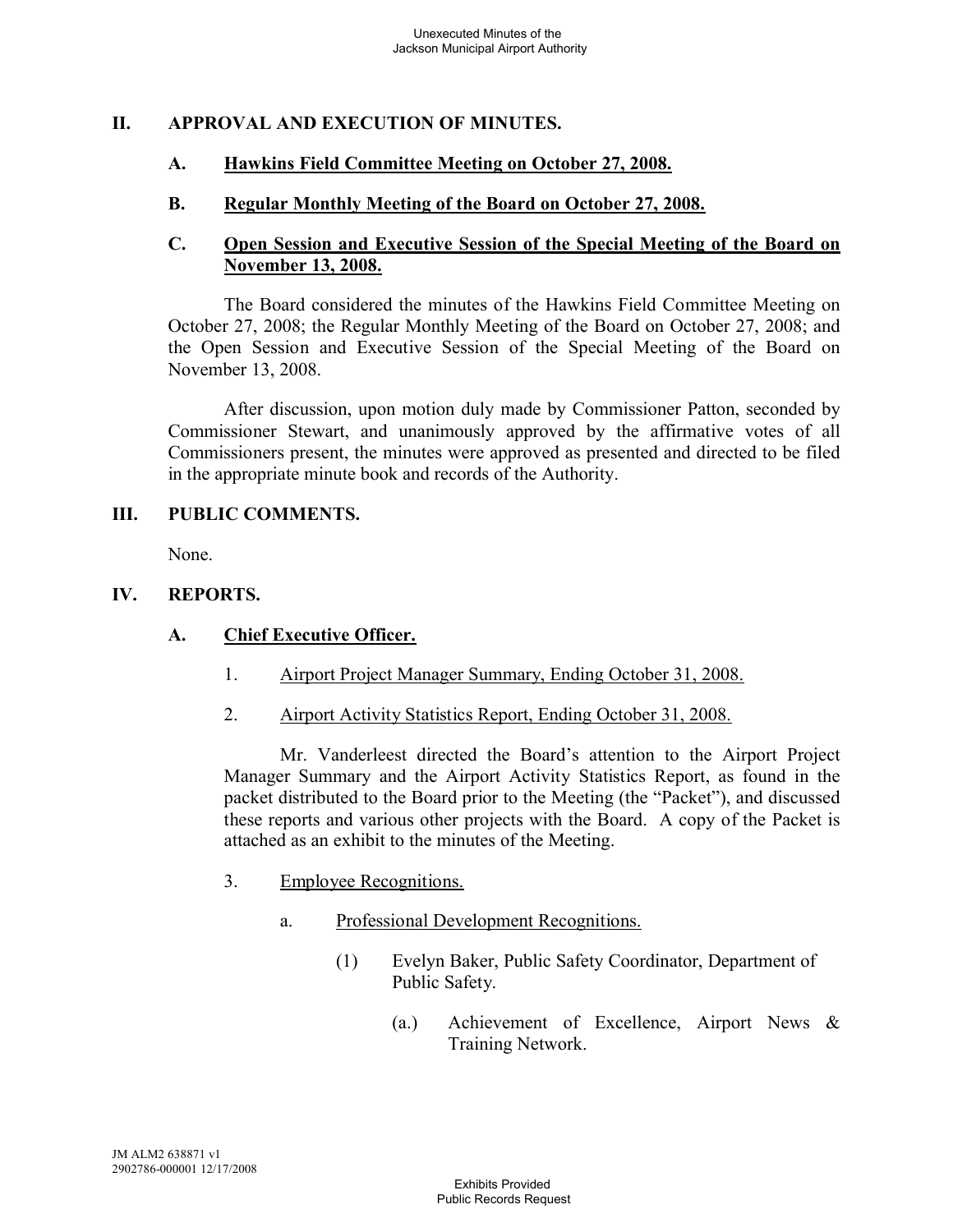Mr. Vanderleest introduced and commended Ms. Baker on receiving an Achievement of Excellence award from the Airport News and Training Network.

- (2) Woodrow (Woody) Wilson, Jr., Senior Director of Capital Programming, Department of Capital Programming.
	- (a.) Completion of Level One ATSI 2008 Training sponsored by the AAAE Airport Training & Safety Institute.

Mr. Vanderleest introduced and commended Mr. Wilson on completion of Level One of the ATSI 2008 training, sponsored by the AAAE Airport Training & Safety Institute.

- (3) JMAA Staff.
	- (a.) United States Department of Transportation, Federal Aviation Administration Award for Leading the Aviation Industry in Implementation of the Safety Management System (SMS) Pilot Study.

Mr. Vanderleest asked Denson Stasher, JMAA Director of Operations and Security, to come forward and accept on behalf of the JMAA staff this award from FAA for implementation of a Safety Management System (SMS) Pilot Study at JEIA.

(4) JMAA Director of Community Development and DBE Participation.

Mr. Vanderleest introduced and welcomed Jack Thomas, the new JMAA Director of Community Development and DBE Participation.

Mr. Thomas thanked Mr. Vanderleest and said that he looked forward to working with the Board and others to improve the Authority's community development outreach and DBE participation.

# **B. Attorney.**

Mr. Moore said that he had nothing to report to the Board at this time.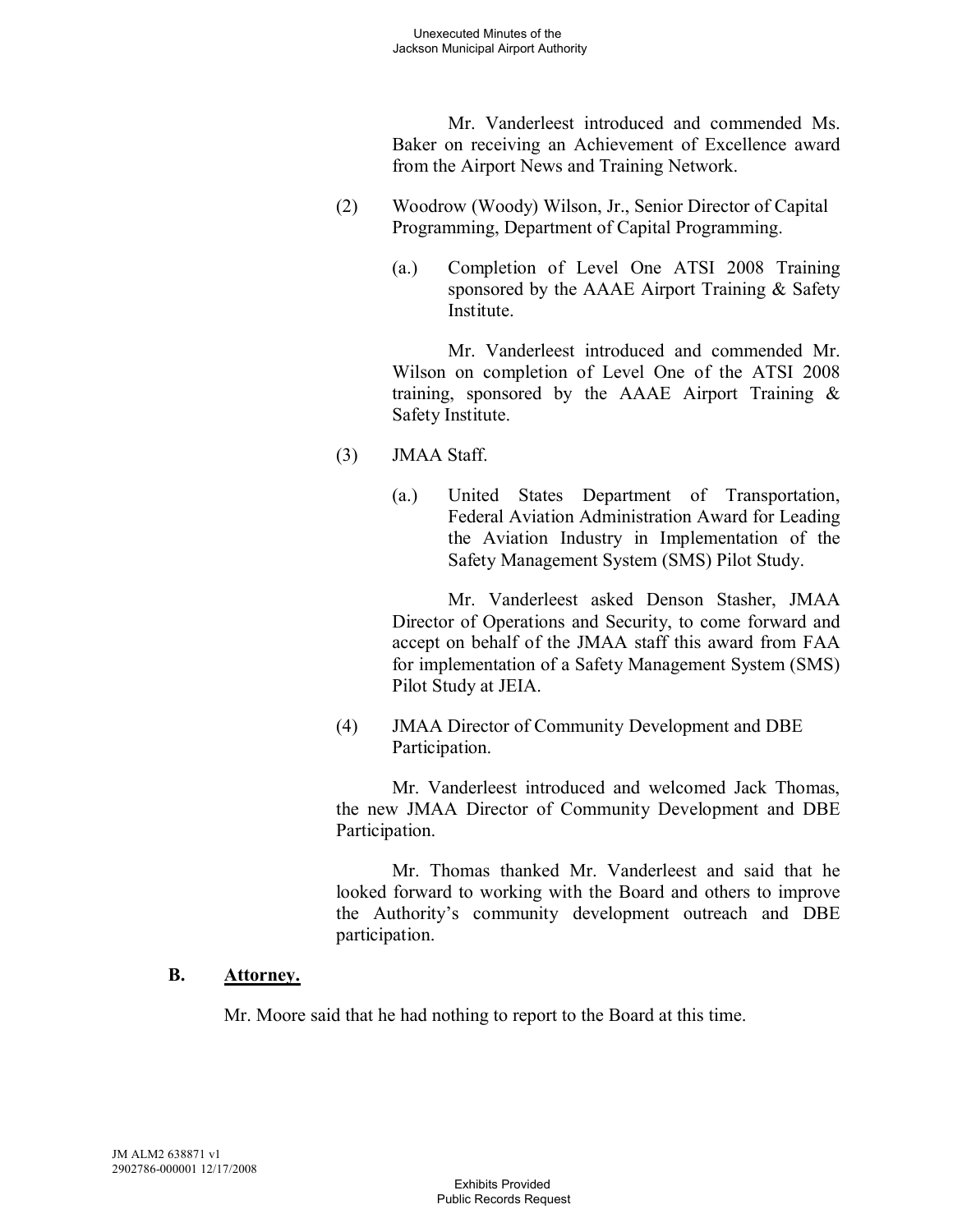# **V. ACTION ITEMS.**

# **A. Financial Matters.**

- 1. Financial Reports for October 2008: Accept.
	- a. Balance Sheet.
	- b. Income Statement.
- 2. Claims Docket for October 2008: Approve.

Mr. Vanderleest discussed with the Board the Financial Reports for the Authority for the month of October 2008 and the Claims Docket for October 2008, as found in the Packet.

After discussion, upon motion duly made by Commissioner Stewart, seconded by Commissioner Glover, and unanimously approved by the affirmative votes of all Commissioners present, the Board adopted the following resolution.

### **RESOLUTION ACCEPTING FINANCIAL REPORTS FOR OCTOBER 2008 AND APPROVING AND AUTHORIZING PAYMENT OF CLAIMS DOCKET FOR OCTOBER 2008**

**WHEREAS**, the Board of Commissioners (the "Board") of the Jackson Municipal Airport Authority (the "Authority") has reviewed and considered (i) certain financial statements for the Authority for the month and period ending October 31, 2008 (the "Financial Reports"), and (ii) the Claims Docket of the Authority for the month of October 2008 (the "Claims"), both the Financial Reports and the Claims being (i) included in the packet distributed to the Board prior to the November 20, 2008, Special Meeting of the Board, and (ii) incorporated herein by reference;

**NOW, THEREFORE, BE IT RESOLVED**, the Board hereby (i) accepts the Financial Reports and (ii) approves and authorizes payment of the Claims in the total amount of \$1,218,726.78.

#### **B. Service Agreements.**

- 1. Airports Council International, Airport Service Quality Survey Agreement, JEIA: Approve Agreement.
- 2. JMAA Project No. 007-08, Master Plans for JEIA and HKS, Agreement to Perform Fee Analysis: Approve Agreement.

Mr. Vanderleest directed the Board's attention to the memoranda in the Packet which described these matters, and discussed these matters with the Board. After discussion, the Board decided to consider these matters separately.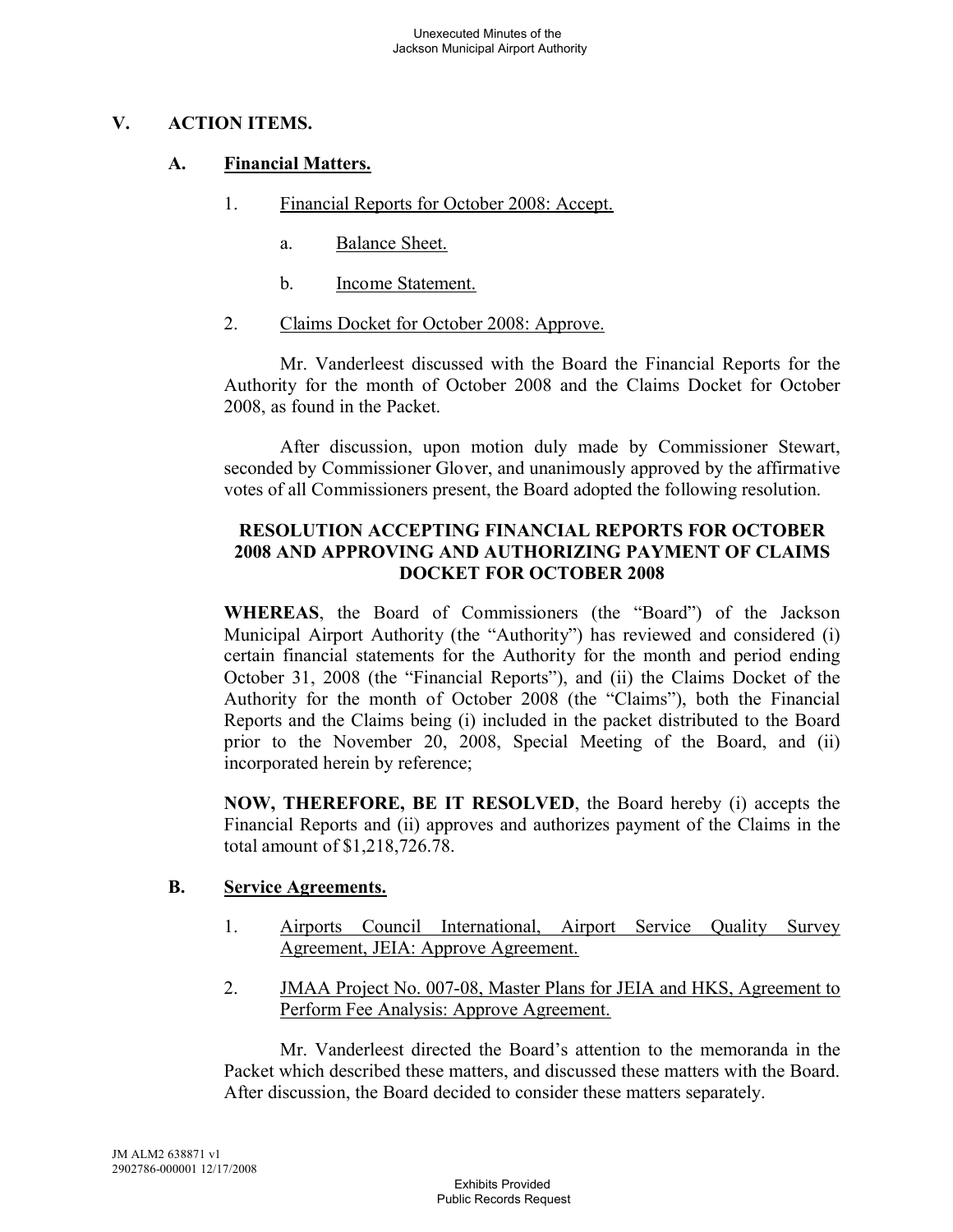Upon motion duly made by Commissioner Stewart, seconded by Commissioner Patton, and unanimously approved by the affirmative votes of all Commissioners present, the Board adopted the following resolution.

# **RESOLUTION APPROVING AND AUTHORIZING AGREEMENT WITH AIRPORTS COUNCIL INTERNATIONAL REGARDING AIRPORT SERVICE QUALITY SURVEY**

**WHEREAS**, the staff of the Jackson Municipal Airport Authority (the "Authority") has recommended that the Board of Commissioners (the "Board") of the Authority approve and authorize negotiation and execution of an agreement with Airports Council International ("ACI") for participation in a certain Airport Service Quality Survey program (the "Survey Program"), all as more particularly described in that certain memorandum dated November 12, 2008, which was (i) included in the packet distributed to the Board prior to the November 20, 2008, Special Meeting of the Board, and (ii) incorporated herein by reference (the "Memorandum") ; and

**WHEREAS**, the Board has reviewed and considered the Memorandum and considered said recommendation by the staff of the Authority;

**NOW, THEREFORE, BE IT RESOLVED**, the Board hereby determines that it would be in the best interests of and in furtherance of the duties and responsibilities of the Authority to, and the Board hereby does, approve and authorize negotiation and execution of an agreement with ACI for participation in the Survey Program (the "ACI Agreement"), the ACI Agreement to be in such form and to contain such terms and conditions consistent with the Memorandum as may be deemed appropriate by the Chief Executive Officer of the Authority, as evidenced by his execution thereof.

Upon motion duly made by Commissioner Glover, seconded by Commissioner Patton, and unanimously approved by the affirmative votes of all Commissioners present, the Board adopted the following resolution.

# **RESOLUTION APPROVING AND AUTHORIZING AN AGREEMENT WITH MARLOWE & COMPANY FOR AN ASSESSMENT OF CERTAIN FEE PROPOSALS**

**WHEREAS**, the staff of the Jackson Municipal Airport Authority (the "Authority") has recommended that the Board of Commissioners (the "Board") of the Authority approve and authorize negotiation and execution of an agreement with Marlowe & Company ("Marlowe") to perform a third party assessment of certain fee proposals to be received by the Authority in connection with development of Master Plans for Jackson-Evers International Airport and Hawkins Field (the "Assessment Services"), all as more particularly described in that certain memorandum dated November 13, 2008, which was (i) included in the packet distributed to the Board prior to the November 20, 2008, Special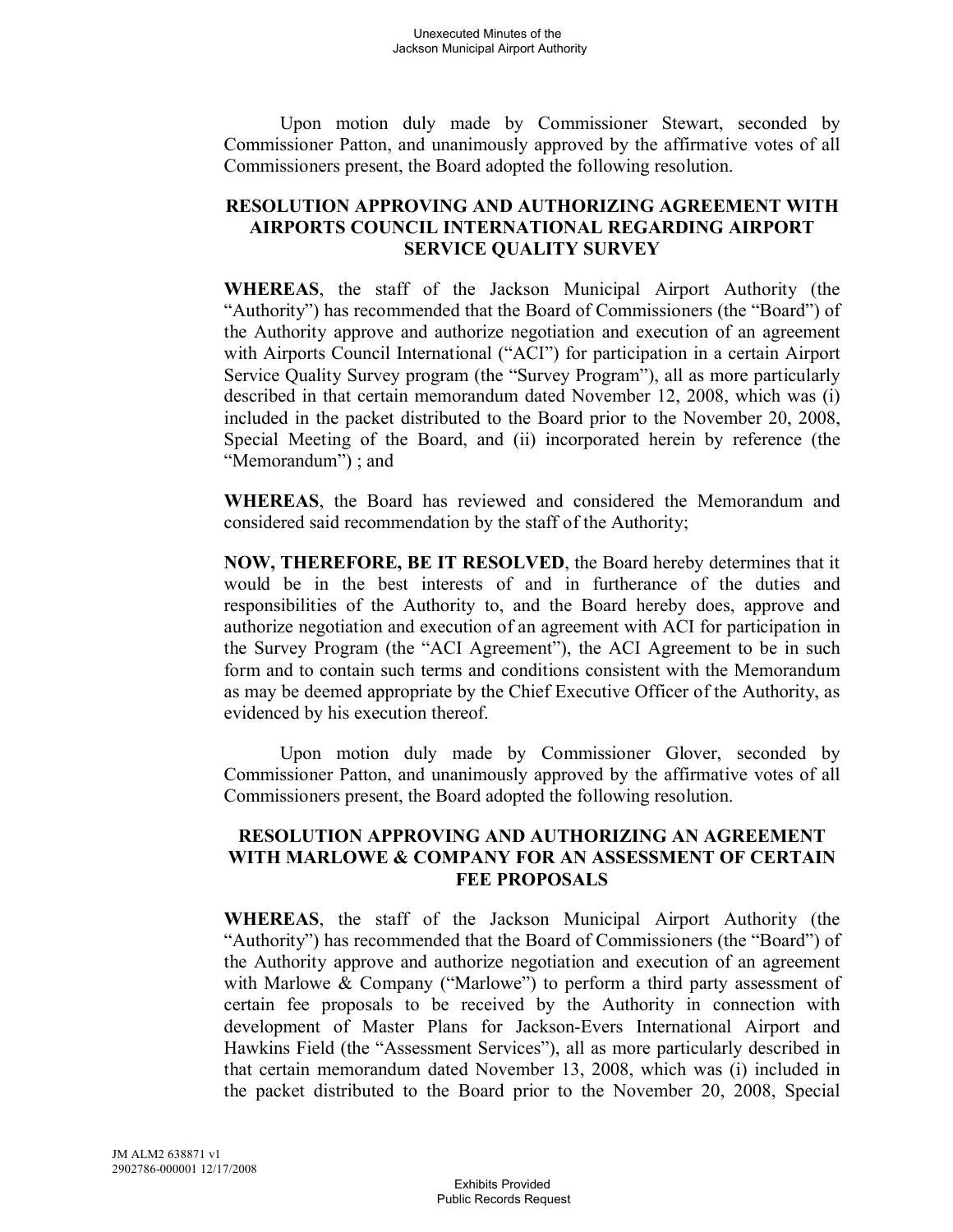Meeting of the Board, and (ii) incorporated herein by reference (the "Memorandum"); and

**WHEREAS**, the Board has reviewed and considered the Memorandum and considered said recommendation by the staff of the Authority;

**NOW, THEREFORE, BE IT RESOLVED**, the Board hereby determines that it would be in the best interests of and in furtherance of the duties and responsibilities of the Authority to, and the Board hereby does, approve and authorize negotiation and execution of an agreement with Marlowe to perform the Assessment Services (the "Marlowe Agreement"), the Marlowe Agreement to be in such form and to contain such terms and conditions consistent with the Memorandum as may be deemed appropriate by the Chief Executive Officer of the Authority, as evidenced by his execution thereof.

## **C. Construction Projects.**

- 1. JMAA Project No. 001-09, Interior Renovations to FAA Building, JEIA: Authorize Advertisement for Bids.
- 2. **JMAA Project No. 002-09, Removal and Replacement of the Air Traffic** Control Tower HVAC Units, JEIA: Authorize Advertisement for Bids.
- 3. JMAA Project No. 004-09, Contract No. 004-09-286-16, Apron Repairs Phase III, JEIA: Authorize Addendum to Engineering Contract and Advertisement for Bids.
- 4. JMAA Project No. 003-09, Hawkins Field Signage and Markings Repair and Replacement, HKS: Authorize Request for Qualifications for Engineering Services.
- 5. JMAA Project No. 013-08, Pavement Assessment and Repair, Runway 16L – 34R, JEIA: Authorize Request for Qualifications for Engineering Services.
- 6. JMAA Project No. 005-09, Storm Water Drainage Improvements, Phases I - III, JEIA: Authorize Request for Qualifications for Engineering Services.

Mr. Vanderleest directed the Board's attention to the memoranda in the Packet which described these matters, and discussed these matters with the Board.

After discussion, upon motion duly made by Commissioner Glover, seconded by Commissioner Patton, and unanimously approved by the affirmative votes of all Commissioners present, the Board adopted the following resolution.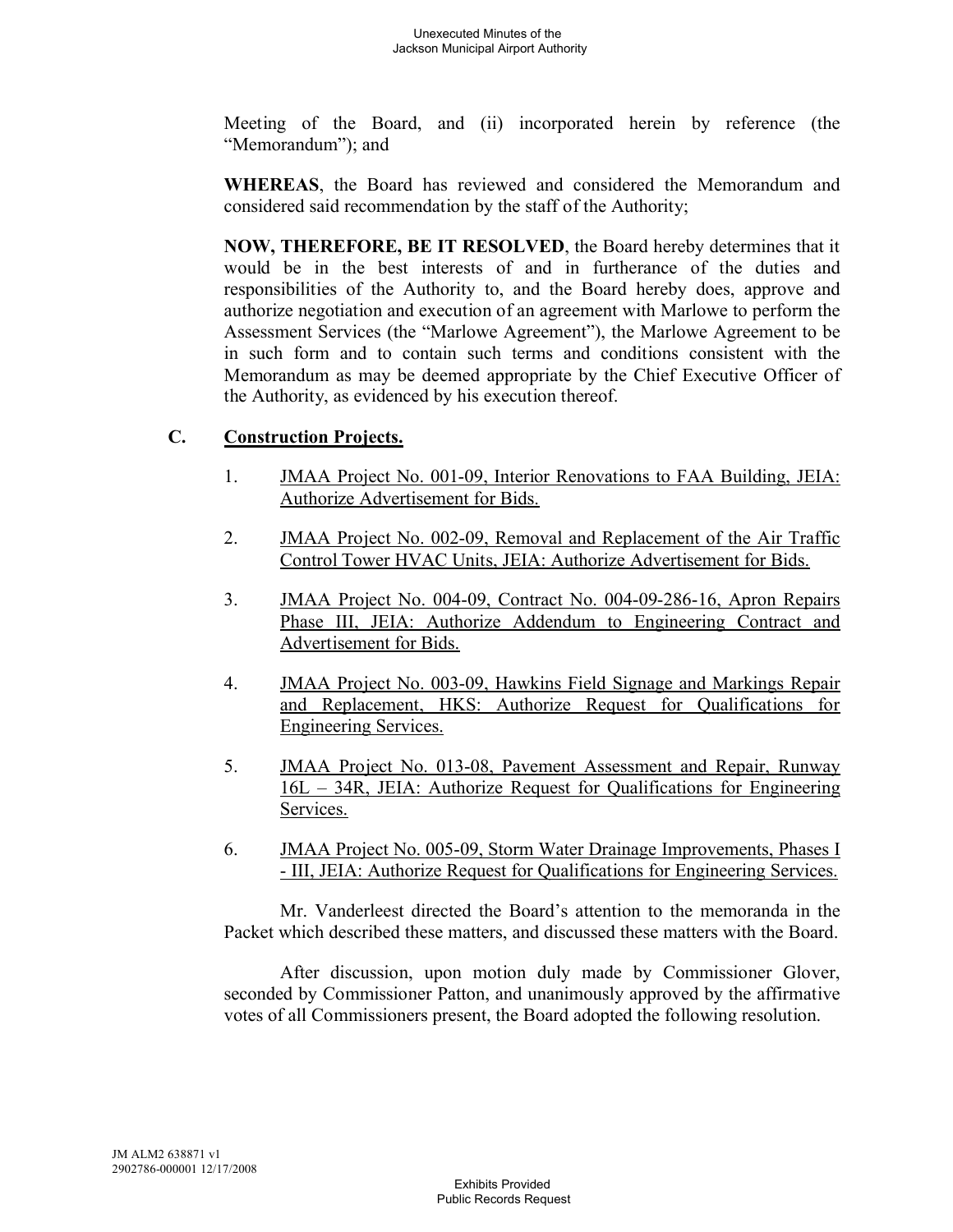# **RESOLUTION APPROVING AND AUTHORIZING CERTAIN ACTIONS WITH RESPECT TO CERTAIN CONSTRUCTION PROJECTS**

**WHEREAS**, the staff of the Jackson Municipal Airport Authority (the "Authority") has recommended that the Board of Commissioners (the "Board") of the Authority approve and authorize certain actions with respect to certain construction projects identified below, all as more particularly described in certain memoranda (i) included in the packet distributed to the Board prior to the November 20, 2008, Special Meeting of the Board and (ii) incorporated herein by reference (separately, each a "Memorandum;" collectively, the "Memoranda"); and

**WHEREAS**, the Board has reviewed the Memoranda and considered the recommendations therein by the staff of the Authority;

**NOW, THEREFORE, BE IT RESOLVED**, the Board hereby determines that it would be in the best interests of and in furtherance of the duties and responsibilities of the Authority to, and the Board hereby does, take the following action:

- 1. The Board approves and authorizes publication of an advertisement for bids for (i) removal and replacement of existing carpet and (ii) repainting of interior space at the Federal Aviation Administration building located at Jackson-Evers International Airport ("JEIA"), as more particularly described in the Memorandum dated October 14, 2008, relating to this matter.
- 2. The Board approves and authorizes publication of an advertisement for bids for replacement of the HVAC units serving the Air Traffic Control Tower at JEIA, as more particularly described in the Memorandum dated November 14, 2008, relating to this matter.
- 3. The Board approves and authorizes (i) negotiation and execution of an Addendum (the "NS Addendum") to the Professional Services Agreement with Neel-Schaffer, Inc. ("NS") to employ NS to provide certain professional construction engineering services in connection with repairs to the aircraft parking apron and non-movement areas at JEIA (the "NS Project"), said NS Addendum to be in such form and to contain such terms and conditions consistent with the foregoing and the Memorandum dated November 13, 2008, relating to this matter, as may be deemed appropriate by the Chief Executive Officer of the Authority as evidenced by his execution thereof; and (ii) publication of an advertisement for bids for the NS Project.
- 4. The Board approves and authorizes publication of a request for qualifications to provide engineering services for design and construction oversight for repairs, replacements and enhancements to existing airfield lighting and markings at Hawkins Field Airport, as more particularly described in the Memorandum dated November 14, 2008, relating to this matter.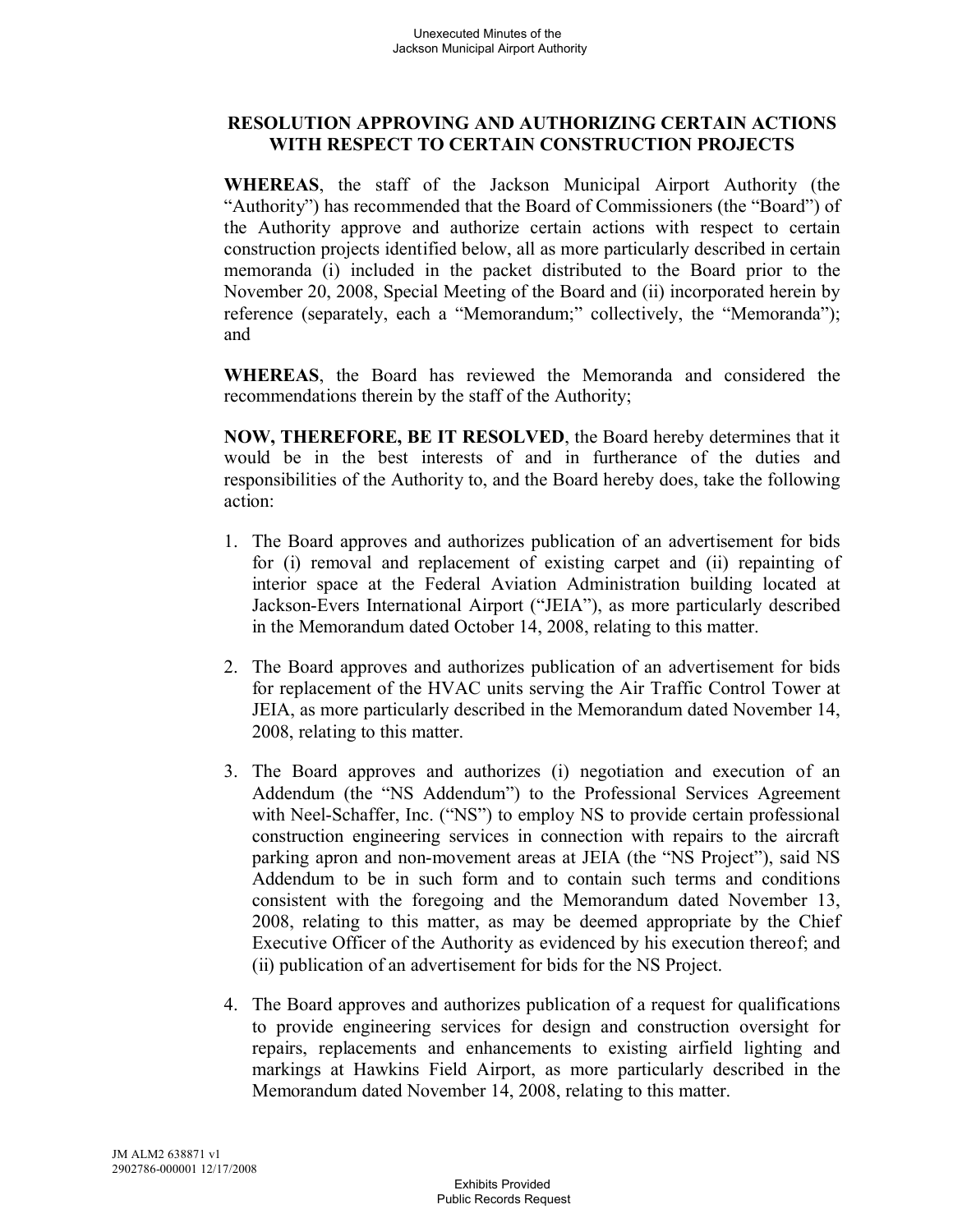- 5. The Board approves and authorizes publication of a request for qualifications to provide engineering services for design and construction oversight for repairs to Runway 16L-34R at JEIA, as more particularly described in the Memorandum dated November 13, 2008, relating to this matter.
- 6. The Board approves and authorizes publication of a request for qualifications to provide engineering services, including design and construction oversight, for repairs to the existing storm water system at JEIA, as more particularly described in the Memorandum dated November 13, 2008, relating to this matter.

# **D. Procurements.**

- 1. JMAA Project No. 006-09, Communications Console Upgrade, JMAA: Authorize Agreement for Purchase and Installation; Authorize Reallocation and Expenditure of AIP Grant Funds.
- 2. Purchase of Service Desk Express Software and Support Service Agreement: Authorize Purchase and Agreement.
- 3. Fuel Purchases, JMAA: Approve Terms and Authorize Purchases.

Mr. Vanderleest directed the Board's attention to the memoranda in the Packet which described these matters, and discussed these matters with the Board.

After discussion, upon motion duly made by Commissioner Patton, seconded by Commissioner Stewart, and unanimously approved by the affirmative votes of all Commissioners present, the Board adopted the following resolution.

### **RESOLUTION APPROVING AND AUTHORIZING CERTAIN ACTIONS WITH RESPECT TO CERTAIN PROCUREMENTS**

**WHEREAS**, the staff of the Jackson Municipal Airport Authority (the "Authority") has recommended that the Board of Commissioners (the "Board") of the Authority approve and authorize certain actions and negotiation and execution of certain agreements, all with respect to certain procurements identified below, and all as more particularly described in certain memoranda (i) included in the packet distributed to the Board prior to the November 20, 2008, Special Meeting of the Board and (ii) incorporated herein by reference (separately, each a "Memorandum;" collectively, the "Memoranda"); and

**WHEREAS**, the Board has reviewed the Memoranda and considered the recommendations therein by the staff of the Authority;

**NOW, THEREFORE, BE IT RESOLVED**, the Board hereby determines that it would be in the best interests of and in furtherance of the duties and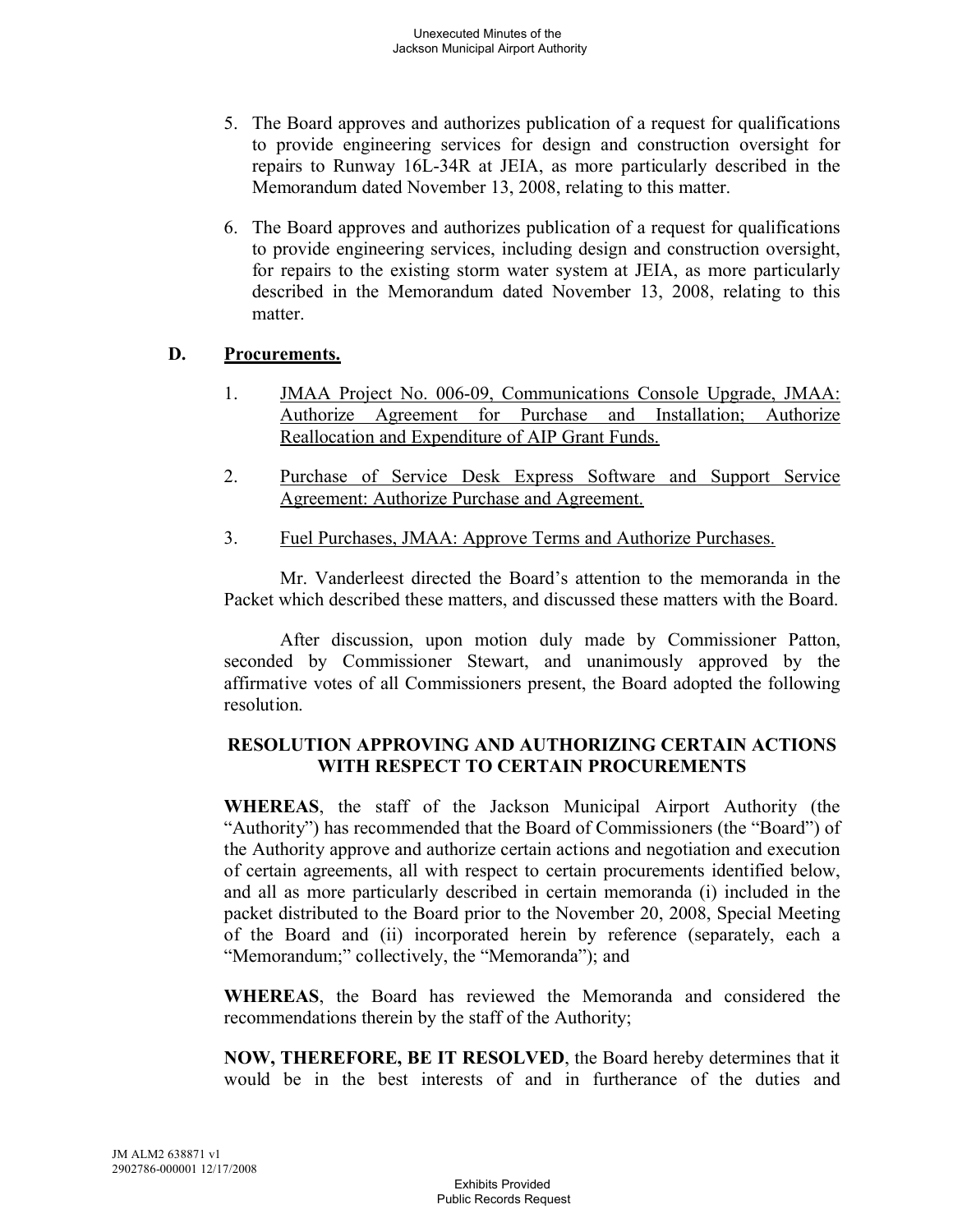responsibilities of the Authority to, and the Board hereby does, take the following action:

- 1. The Board hereby approves and authorizes (i) the purchase of two C3 Maestro Dispatch Consoles from M/A-COM, Inc. for use in the Airport Operations Center at Jackson-Evers International Airport (the "Radio Equipment") and (ii) amendment of that certain AIP Grant No. 3-28-0037-036-2005 to reassign funds for the purchase of the Radio Equipment, all as more particularly described in the Memorandum dated November 14, 2008, relating to this matter
- 2. The Board hereby approves and authorizes negotiation and execution of an agreement with Change Formation to purchase Service Desk Express software and to provide installation and configuration support and training for the Authority's Information Technology and Telecommunications staff on the use of said software (the "Change Formation Agreement"), all as more particularly described in the Memorandum dated November 13, 2008, relating to this matter, said Change Formation Agreement to be in such form and to contain such terms and conditions consistent with said Memorandum and the foregoing as may be deemed appropriate by the Chief Executive Officer of the Authority as evidenced by his execution thereof.
- 3. The Board hereby approves and authorizes negotiation and execution of an agreement with Dickerson Petroleum, Inc. for the purchase of fuel at set rates during the period between November 25, 2008, and November 24, 2009 (the "Fuel Purchase Agreement"), all as more particularly described in the Memorandum dated November 13, 2008, relating to this matter, said Fuel Purchase Agreement to be in such form and to contain such terms and conditions consistent with said Memorandum and the foregoing as may be deemed appropriate by the Chief Executive Officer of the Authority as evidenced by his execution thereof.

# **E. Lease and Concession Agreements.**

# 1. Chamblee Company Leases, JMAA: Approve Lease Modifications.

Mr. Vanderleest directed the Board's attention to the memorandum in the Packet which described this matter. Mr. Vanderleest, Chairman Irvin and Mr. Wagner discussed the recommendations in said memorandum with the Board.

After discussion, upon motion duly made by Commissioner Stewart, seconded by Commissioner Glover, and unanimously approved by the affirmative votes of all Commissioners present, the Board adopted the following resolution.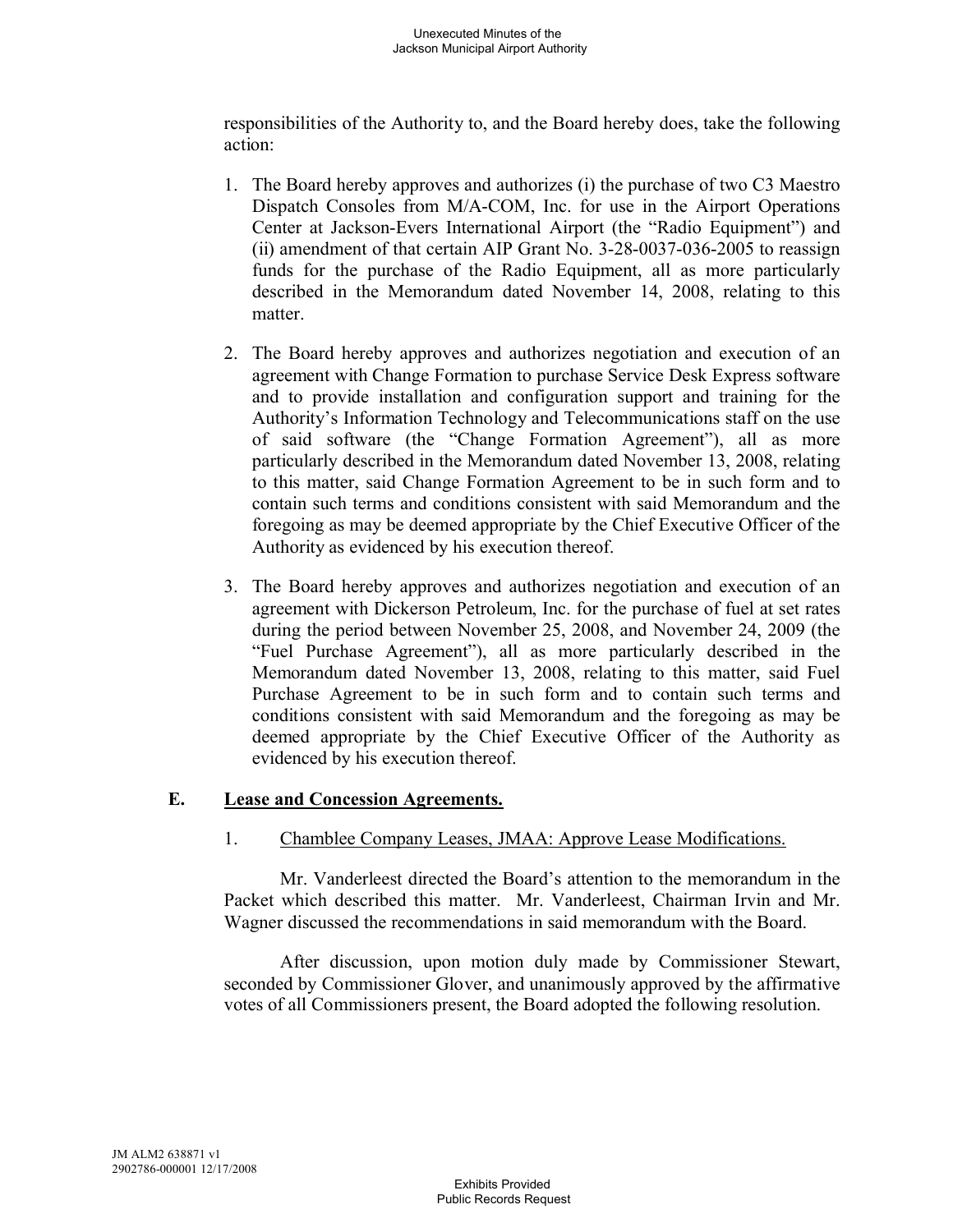# **RESOLUTION APPROVING AND AUTHORIZING MODIFICATIONS AND ACTIONS RELATING TO LEASES WITH CHAMBLEE COMPANY**

**WHEREAS**, the staff of the Jackson Municipal Airport Authority (the "Authority") has recommended that the Board of Commissioners (the "Board") of the Authority approve and authorize certain actions relating to certain leases between the Authority and Sleep-Inn Airport, LLC and Lakeland Income Properties, LLC (the "Chamblee Leases"), both entities being affiliates of Chamblee Company (collectively, including said affiliates, "Chamblee"), all as more particularly described in that certain memorandum dated November 17, 2008, (i) included in the packet distributed to the Board prior to the November 20, 2008, Special Meeting of the Board and (ii) incorporated herein by reference (the "Memorandum"); and

**WHEREAS**, the Board has reviewed the Memorandum and considered the recommendations therein by the staff of the Authority;

**NOW, THEREFORE, BE IT RESOLVED**, the Board hereby determines that it would be in the best interests of and in furtherance of the duties and responsibilities of the Authority to, and the Board hereby does, take the following action:

- 1. The Board hereby finds and determines that the real property subject to the Chamblee Leases (the "Leased Property") and the Authority's reversionary interest in the improvements thereon (the "Reversionary Interest") are surplus and (i) no longer needed for Authority purposes and are not to be used in the Authority's operation; (ii) that there is no state agency, board, commission or any governing authority within the state that has expressed a need or use for the Leased Property or the Reversionary Interest and the federal government has not expressed a need or use for the Leased Property or the Reversionary Interest; and (iii) that the use of the Leased Property and the Reversionary Interest for the purpose for which they are to be leased and sold, respectively, will promote and foster the development and improvement of the Authority or of the community in which the Authority is located and the civic, social, educational, cultural, moral, economic or industrial welfare thereof.
- 2. The Board hereby approves and authorizes the sale of the Reversionary Interest to Chamblee as surplus at the average appraised value of the Reversionary Interest, being \$48,000.00, and authorizes the Chief Executive Officer of the Authority to execute appropriate documents of conveyance consistent with the foregoing, said documents to be in such form and to contain such terms and conditions consistent with the foregoing and the Memorandum as deemed appropriate by the Chief Executive Officer, as evidenced by his execution thereof.
- 3. The Board hereby approves and authorizes negotiation and execution of new leases of the Leased Property as surplus to Chamblee (the "New Chamblee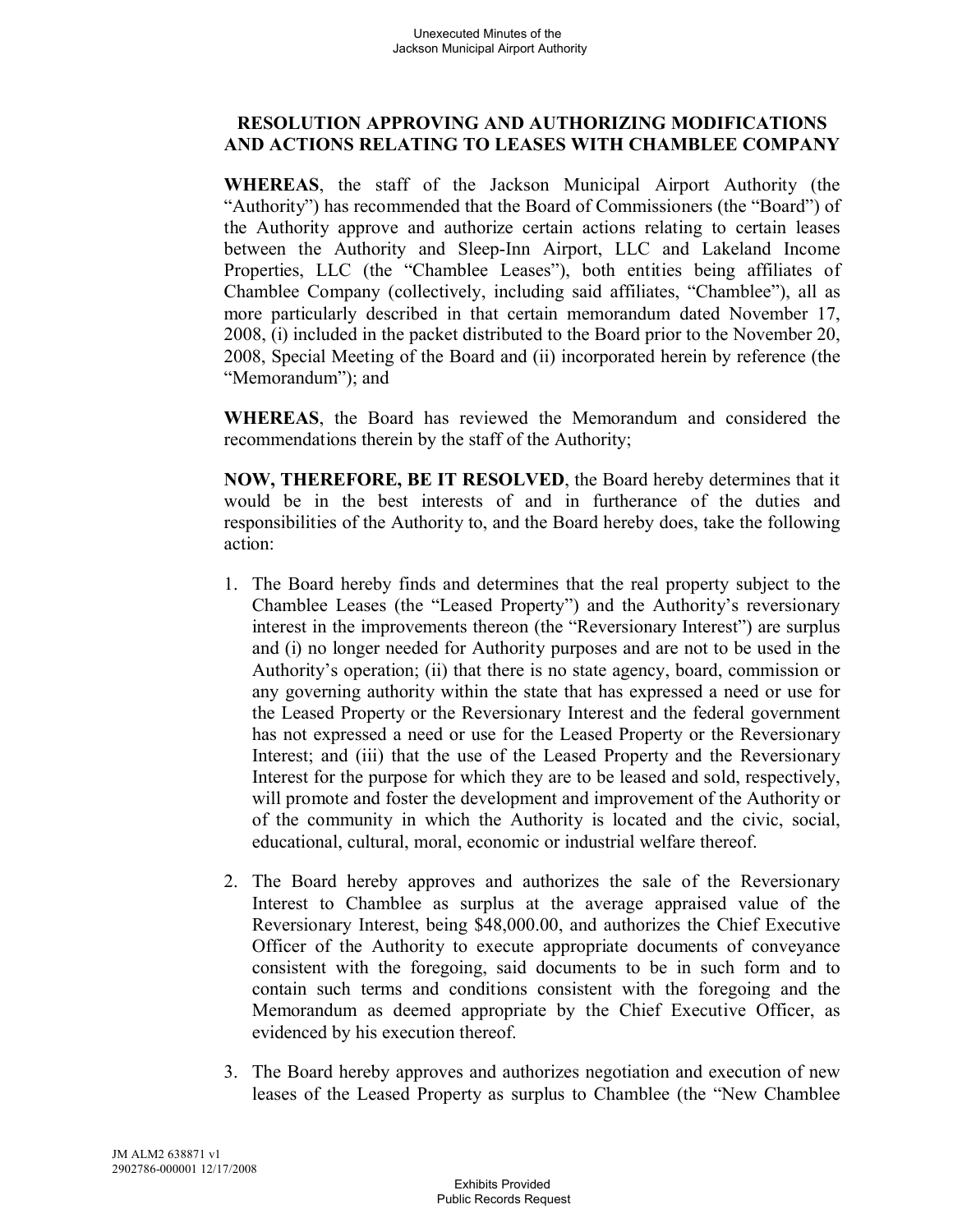Leases"), said New Chamblee Leases to include (i) a term of fifty (50) years from the earlier of the date of execution of the New Chamblee Leases or January 1, 2009; (ii) a first right of refusal for the Authority to acquire all of Chamblee's interests under the New Chamblee Leases on terms not less favorable than those offered by or to any third party; (iii) ground rentals payable under the first five years of the term of the New Chamblee Leases to be at fair market value established by appraisal with adjustments to be made at five-year intervals based on changes in the Consumer Price Index (the "CPI"); provided, however, rents will not be adjusted downward even if there is a decrease in the CPI; and (iv) a requirement that, although no demolition or construction on the Leased Property would require prior approval by the Authority, any lessee under the New Chamblee Leases would be required to give notice to the Authority (including an opportunity to review any plans for demolition or construction) prior to commencing any demolition or construction; and (v) such other terms and conditions and be in such form consistent with the foregoing and the Memorandum as deemed appropriate by the Chief Executive Officer of the Authority, as evidenced by his execution thereof.

# **F. Other Matters.**

1. Sale of Surplus Runway Sweepers, JMAA: Approve Sales to Cities of Terry and Newton, Mississippi.

Mr. Vanderleest directed the Board's attention to the memorandum in the Packet which described this matter, and discussed this matter with the Board.

After discussion, upon motion duly made by Commissioner Stewart, seconded by Commissioner Glover, and unanimously approved by the affirmative votes of all Commissioners present, the Board adopted the following resolution.

# **RESOLUTION DECLARING CERTAIN EQUIPMENT TO BE SURPLUS AND AUTHORIZING TRANSFER OF SAID EQUIPMENT TO THE CITIES OF TERRY AND NEWTON, MISSISSIPPI**

**WHEREAS**, the staff of the Jackson Municipal Airport Authority (the "Authority") has advised the Board of Commissioners (the "Board") of the Authority that two certain runway and ramp sweepers (the "Sweepers"), as more particularly described in that certain memorandum dated November 12, 2008, which is (i) included in the packet distributed to the Board prior to the November 20, 2008, Special Meeting of the Board and (ii) incorporated herein by reference (the "Memorandum"), are no longer needed by the Authority for the conduct of its business and should be declared surplus, and has further advised the Board that the Cities of Terry and Newton, Mississippi (the "Cities"), have expressed a need for the Equipment and a willingness to pay a nominal amount to the Authority for said Sweepers, as set out in the Memorandum; and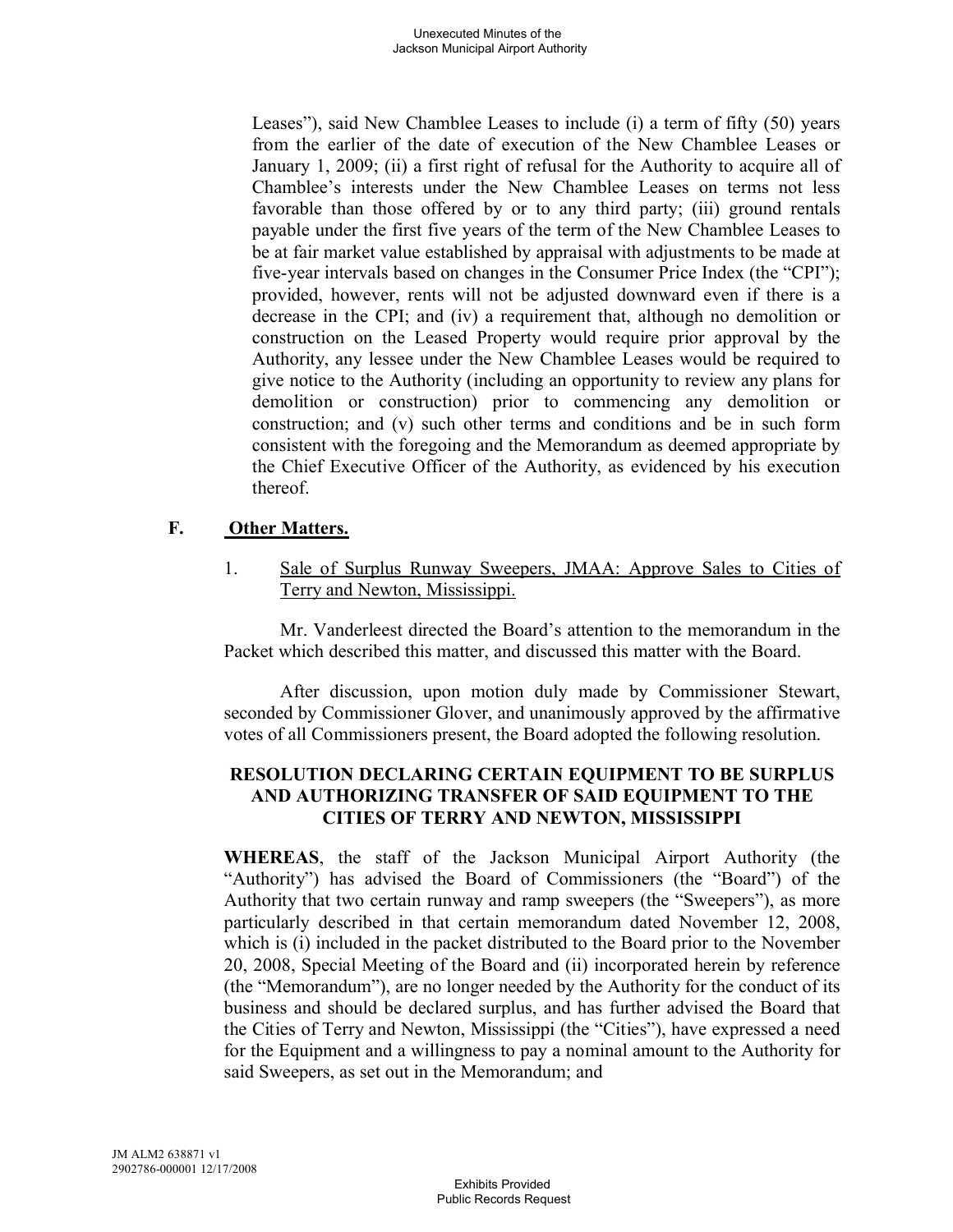**WHEREAS**, the Board has reviewed the Memorandum and considered the recommendation therein by the staff of the Authority;

**NOW, THEREFORE, BE IT RESOLVED,** the Board hereby finds and determines that (i) the Sweepers are surplus and no longer needed for Authority purposes and are not to be used in the Authority's operations; (ii) the Cities have expressed a need and use for the Sweepers, as set out in the Memorandum; and (iii) the sale of the Sweepers to the Cities for a nominal amount will promote and foster the development and improvement of the Authority, the community in which it is located, and the Cities, and the civic, social, educational, cultural, moral, economic or industrial welfare thereof; and in furtherance thereof, the Board hereby approves and authorizes the sale of one or the other of the Sweepers to each of the Cities of Terry and Newton, Mississippi, for \$1.00 from each City, subject to proper documentation in accordance with applicable law.

2. Conveyance of Property to the City of Pearl, Mississippi for Installation of a Water Well and Construction of a Water Tower.

Mr. Vanderleest directed the Board's attention to the memorandum in the Packet which described this matter, and discussed this matter with the Board.

After discussion, upon motion duly made by Commissioner Patton, seconded by Commissioner Glover, and unanimously approved by the affirmative votes of all Commissioners present, the Board adopted the following resolution.

# **RESOLUTION APPROVING AND AUTHORIZING NEGOTIATION OF AGREEMENT WITH THE CITY OF PEARL FOR LEASE OF LAND FOR CONSTRUCTION OF WATER TOWER**

**WHEREAS**, the staff of the Jackson Municipal Airport Authority (the "Authority") has recommended that the Board of Commissioners (the "Board") of the Authority approve and authorize negotiation and execution of an agreement with the City of Pearl, Mississippi (the "City") (the "Water Tower Lease Agreement"), whereby the City would lease approximately one (1) acre of land on the east side of Jackson-Evers International Airport near El Dorado Road to the City for construction and installation of a water well and an approximately 1,000,000 gallon water tank/tower, all as more particularly described in that certain memorandum dated November 17, 2008, (i) included in the packet distributed to the Board prior to the November 20, 2008, Special Meeting of the Board and (ii) incorporated herein by reference (the "Memorandum"); and

**WHEREAS**, the Board has reviewed the Memorandum and considered the recommendations therein by the staff of the Authority;

**NOW, THEREFORE, BE IT RESOLVED**, the Board hereby determines that it would be in the best interests of and in furtherance of the duties and responsibilities of the Authority to, and the Board hereby does, approve and authorize negotiation of the Water Tower Lease Agreement with the City, subject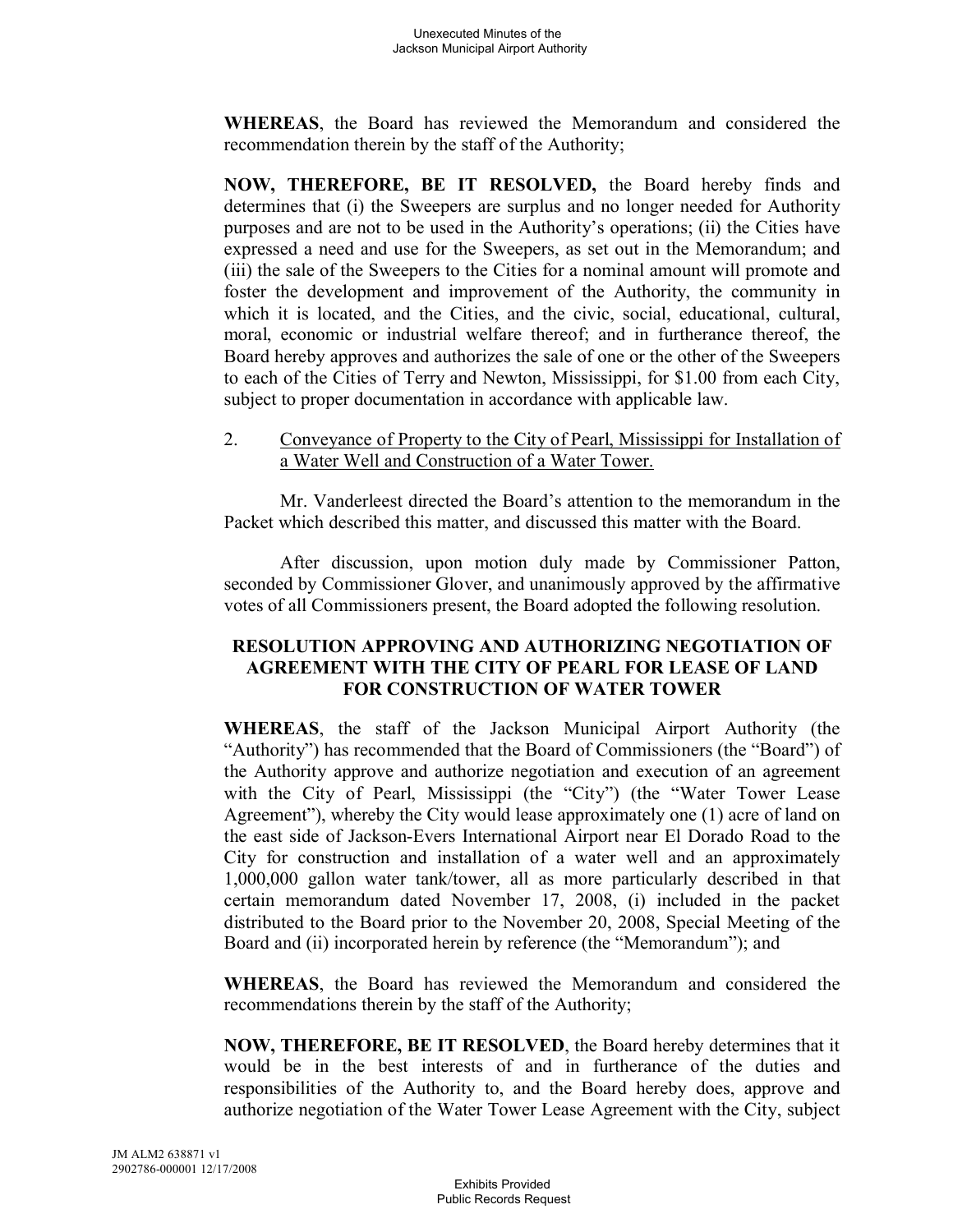to submission of the final form of the Water Tower Lease Agreement to the Board for review and approval.

### **VI. CLOSED SESSION.**

At approximately 8:10 a.m., Chairman Irvin requested that the Board enter into Closed Session for the limited purpose of considering whether to enter Executive Session for the limited purpose of discussing and taking action regarding (i) possible terms and conditions of a proposed sale of certain real property at JEIA and (ii) a personnel matter, both of which required confidential treatment.

Upon motion duly made by Commissioner Patton, seconded by Commissioner Glover, and unanimously approved by the affirmative votes of all Commissioners present, the Board adopted a resolution authorizing the Board to enter Closed Session for the purpose of considering whether to enter Executive Session for the limited purposes of discussing and taking action regarding (i) possible terms and conditions of a proposed sale of certain real property at JEIA and (ii) a personnel matter, both of which required confidential treatment.

The Board requested that everyone present leave the Meeting, except for Dirk Vanderleest, Alan Moore and Jeff Wagner.

At approximately 8:11 a.m., upon motion duly made by Commissioner Glover, seconded by Commissioner Stewart, and unanimously approved by the affirmative votes of all Commissioners present, the Board adopted a resolution authorizing the Board to enter Executive Session for the limited purpose of discussing and taking action regarding (i) possible terms and conditions of a proposed sale of certain real property at JEIA and (ii) a personnel matter, both of which required confidential treatment.

The Board requested that Dirk Vanderleest, Alan Moore and Jeff Wagner remain with the Board during the Executive Session.

#### **VII. EXECUTIVE SESSION.**

At approximately 8:12 a.m., the Board met in Executive Session for the limited purpose of discussing and taking action regarding (i) possible terms and conditions of a proposed sale of certain real property at JEIA and (ii) a personnel matter, both of which required confidential treatment.

#### **VIII. OPEN SESSION.**

At approximately 8:50 a.m., the Board reconvened the Meeting in Open Session, and Chairman Irvin invited the staff of the Authority and the general public back into the Meeting.

Chairman Irvin reported that, during the Executive Session, the Board had discussed but taken no action regarding (i) possible terms and conditions of a proposed sale of certain real property at JEIA and (ii) a personnel matter, both of which required confidential treatment.